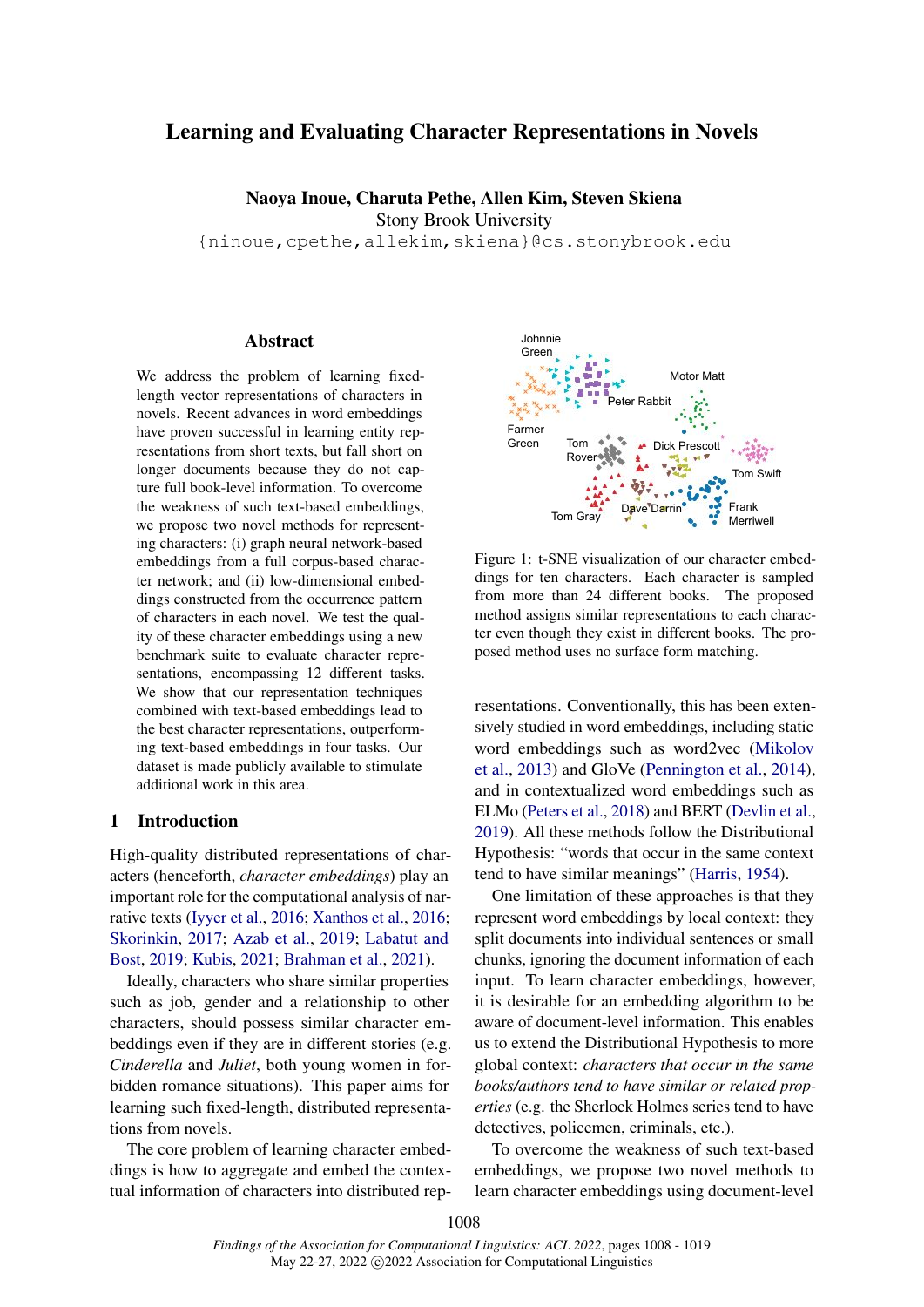information. First, we propose *graph-based embeddings*, where we build a full corpus-based character network accompanied with full book-level information and then use a graph neural network to learn character embeddings. Second, we propose *positional embeddings*, where we create lowdimensional embeddings from the occurrence pattern of characters in each novel.

To evaluate the quality of character embeddings, we construct a new character embedding benchmark (*CEB*) consisting of 12 different tasks. At training time, one is allowed to learn fixed-length character embeddings from novels. The learned embeddings are then tested if the important properties of characters such as gender can be recovered *solely* based on them, similar to recent work on probing pretrained language models [\(Hewitt and](#page-9-7) [Manning,](#page-9-7) [2019;](#page-9-7) [Voita and Titov,](#page-10-4) [2020,](#page-10-4) etc.).

The contribution of this paper can be summarized as follows:

- *New methods for character embeddings* We propose two novel methods for learning character embeddings leveraging full book-level information ([§4\)](#page-2-0).
- *Evaluation of character embeddings* We create a novel benchmark suite (CEB) for testing the quality of character embeddings, consisting of 12 different tasks ([§5\)](#page-4-0). The dataset and evaluation script are publicly available at [https://github.com/](https://github.com/naoya-i/charembench) [naoya-i/charembench](https://github.com/naoya-i/charembench).

Our experiments show that the proposed embedding methods combined with text-based embeddings leads to the best character embeddings, outperforming text-based embeddings in six CEB tasks ([§6.3\)](#page-6-0).

• *Corpus-level views of character embeddings* – We show that character embeddings cluster across large corpora by gender, protagonist status, profession/role, thus demonstrating the versatility of the techniques we employ ([§7\)](#page-6-1). Fig. [1](#page-0-0) shows the key result, indicating that similar character representations are assigned to each cluster of character, even though they exist in different books.

### 2 Related work

There is a growing interest in computational narrative analysis, ranging from analyzing the structure of narratives [\(Kim et al.,](#page-9-8) [2020,](#page-9-8) [2021;](#page-9-9) [Pethe](#page-10-5)

[et al.,](#page-10-5) [2020\)](#page-10-5), identifying important events in stories [\(Wilmot and Keller,](#page-11-1) [2020,](#page-11-1) [2021;](#page-11-2) [Papalampidi](#page-10-6) [et al.,](#page-10-6) [2020;](#page-10-6) [Otake et al.,](#page-10-7) [2020\)](#page-10-7) to analyzing the relationship between characters in novels [\(Iyyer](#page-9-0) [et al.,](#page-9-0) [2016;](#page-9-0) [Xanthos et al.,](#page-11-0) [2016;](#page-11-0) [Skorinkin,](#page-10-0) [2017;](#page-10-0) [Azab et al.,](#page-9-1) [2019;](#page-9-1) [Labatut and Bost,](#page-9-2) [2019;](#page-9-2) [Ku](#page-9-3)[bis,](#page-9-3) [2021;](#page-9-3) [Brahman et al.,](#page-9-4) [2021\)](#page-9-4). The most relevant work to ours is [Azab et al.](#page-9-1) [\(2019\)](#page-9-1), who apply word2vec [\(Mikolov et al.,](#page-10-1) [2013\)](#page-10-1) to learn character embeddings from movie scripts. However, they do not use full document-level information such as the author of documents for learning character embeddings. They also experiment on a small-scale dataset–18 movie scripts, while we experiment on 17k novels. [Brahman et al.](#page-9-4) [\(2021\)](#page-9-4) propose two benchmark tasks for character-centric narrative understanding, namely character identification and character description generation. We extend their benchmark by introducing additional 12 characterrelated tasks.

Character embeddings are closely related to both static word embeddings such as word2vec [\(Mikolov et al.,](#page-10-1) [2013\)](#page-10-1) and GloVe [\(Pen](#page-10-2)[nington et al.,](#page-10-2) [2014\)](#page-10-2), and contextualized word embeddings such as dynamic entity embeddings [\(Kobayashi et al.,](#page-9-10) [2016\)](#page-9-10), ELMo [\(Peters](#page-10-3) [et al.,](#page-10-3) [2018\)](#page-10-3) and BERT [\(Devlin et al.,](#page-9-5) [2019\)](#page-9-5). As discussed in [§1,](#page-0-1) these methods follow the Distributional Hypothesis [\(Harris,](#page-9-6) [1954\)](#page-9-6), encoding the local context of words into distributed representations. We intend to complement this weakness by taking book-level context into account in the graph neural network-based embedding methods.

The task setting of CEB shares the similar spirit to a recent paradigm on probing pretrained language models [\(Hewitt and Manning,](#page-9-7) [2019;](#page-9-7) [Petroni](#page-10-8) [et al.,](#page-10-8) [2019;](#page-10-8) [Voita and Titov,](#page-10-4) [2020;](#page-10-4) [Shin et al.,](#page-10-9) [2020\)](#page-10-9). The LAMA dataset [\(Petroni et al.,](#page-10-8) [2019\)](#page-10-8), for example, creates a sentence with blanks, e.g. *\_\_\_ was born in*, and ask language models to predict words in the blanks *solely based on* the learned model parameters. Our benchmark also follows this task setting, where one learns character embeddings on a particular corpus and is asked to recover information solely based on the learned embeddings in 12 different tasks.

#### <span id="page-1-1"></span>3 Baseline text-based methods

#### <span id="page-1-0"></span>3.1 Static embeddings

One simple way to learn character embeddings is to treat each character name as one unique token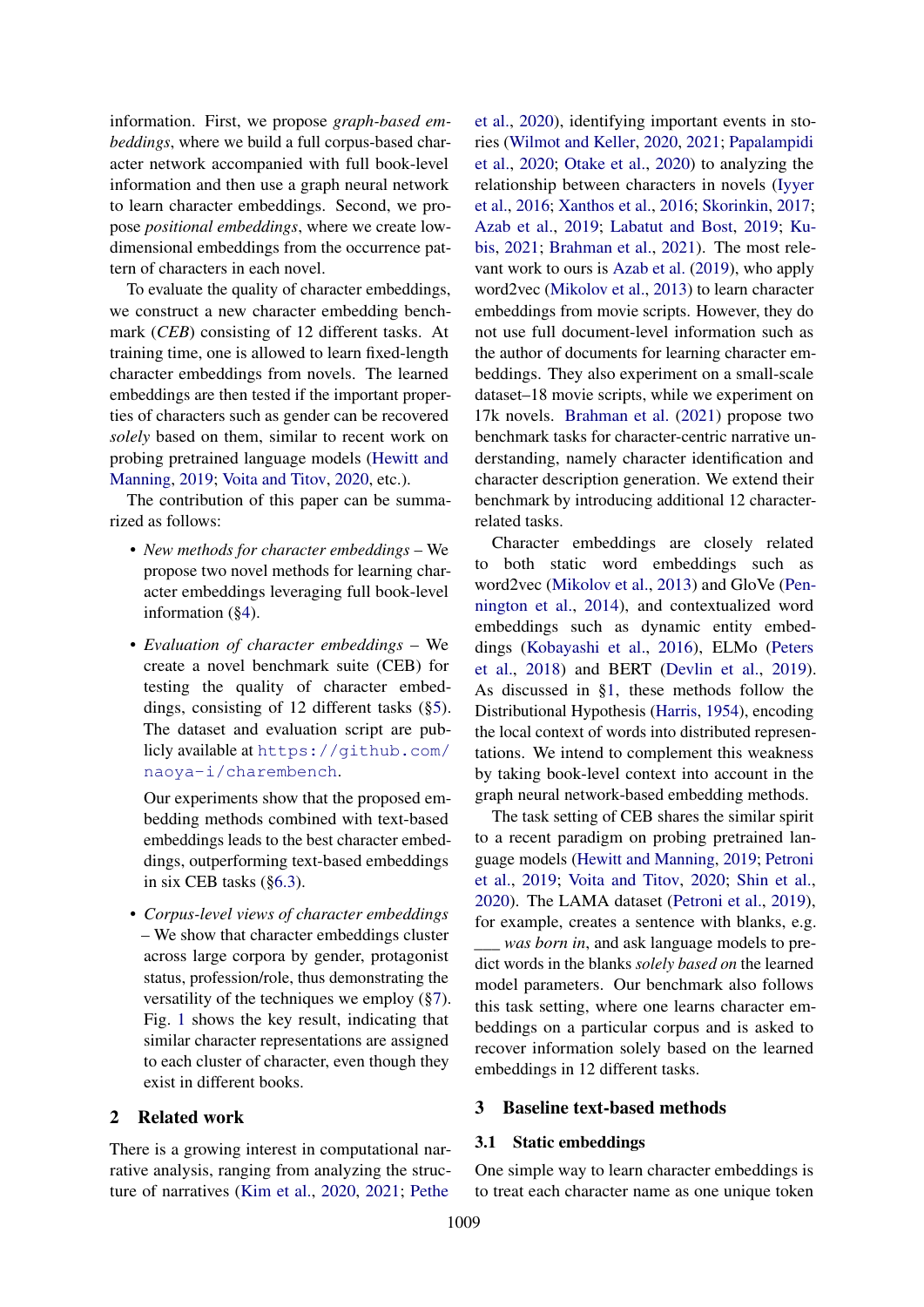at the document-level and apply standard word embedding algorithms. Given a corpus, we convert all character mentions including pronouns to special tokens consisting of its document ID and character name (e.g. *When* 113\_Mary *was sent to...*). To identify character mentions and coreference relations between them, we use Stanford CoreNLP [\(Man](#page-10-10)[ning et al.,](#page-10-10)  $2014$ ). See [§5.1](#page-4-1) for further details.

We then apply word2vec [\(Mikolov et al.,](#page-10-1) [2013\)](#page-10-1). Because a corpus of novels alone may not provide enough data to learn non-character word vectors, we initialize non-character word vectors with GloVe pretrained embeddings [\(Pennington et al.,](#page-10-2) [2014\)](#page-10-2).<sup>[1](#page-2-1)</sup> Henceforth, we call this method  $w2v$ .

We also apply doc2vec [\(Le and Mikolov,](#page-10-11) [2014\)](#page-10-11) to the preprocessed corpus, where we treat each character as one document and sentences that mention this character as the content of this document. Henceforth, we call this method  $d2v$ .

#### 3.2 Context-aggregated embeddings

Another simple way to learn character embeddings is to aggregate contextual information of characters [\(Ethayarajh,](#page-9-11) [2019;](#page-9-11) [Bommasani et al.,](#page-9-12) [2020\)](#page-9-12). Given a character c, we extract set  $S(c)$  of sentences that mention  $c$  and generate a sentence representation  $s_i$  for each  $s_i \in S(c)$ . We then aggregate them via averaging:  $\mathbf{c} = \frac{1}{|S|}$  $\frac{1}{|S(c)|} \sum_{s_i \in S(c)} \mathbf{s}_i.$ 

To generate  $s_i$ , we explore two methods. The first method is  $w \text{ aq}$ , which simply averages word embeddings learned in Sec. [3.1:](#page-1-0)  $s_i$  = 1  $\frac{1}{|s_i|} \sum_{w_j \in s_i} w_j$ . We also make gl\_ag, a variation of this model using vanilla GloVe pretrained embeddings [\(Pennington et al.,](#page-10-2) [2014\)](#page-10-2).

Another method is rb\_ag, which uses contextualized word embeddings of characters generated by RoBERTa [\(Liu et al.,](#page-10-12) [2019\)](#page-10-12). Given  $s_i \in S(c)$ , we first replace character mentions of  $c$  with mask tokens. For example, suppose  $c = Mary$  and  $s_i =$ *Mary was most attracted by the mother and Dickon*. The sentence is then converted to *[MASK] was most attracted by the mother and Dickon*. To generate  $s_i$ , we extract contextualized word embeddings of [MASK] tokens at the final layer.

#### 3.3 Name embeddings (**nam**)

[Ye et al.](#page-11-3) [\(2017\)](#page-11-3) represent common first/last names using a vector representation that encodes gender, ethnicity, and nationality which is readily applicable to building classifiers and other systems. Name

<span id="page-2-3"></span>

Figure 2: Example of character network. Characters (green) are connected through book-level information, i.e. books (orange) and authors (red). Context information (green) captures the attributes of characters.

embeddings exploit the phenomenon of homophily in communication, specifically that people tend to associate with similar people or popularly that "birds of a feather flock together." These embeddings are constructed from email contact lists of email, rosters of friends on social media, or followers on Twitter. The homophily-induced coherence of these contact lists enables us to derive meaningful features using word embedding methods. We used 100 dimensional embeddings from [\(Ye and](#page-11-4) [Skiena,](#page-11-4) [2019\)](#page-11-4).

### <span id="page-2-0"></span>4 Proposed methods

While text-based embeddings introduced in [§3](#page-1-1) can be expected to capture the local context of characters such as gender, they do not take into account full book-level information, such as the author. Intuitively, characters from the same book should have more relatively similar embeddings than those from different books, but the text-based embedding methods cannot use this kind of information. To address this weakness, we propose two methods for character embeddings: (i) gr: we build character network across books and then learn character embeddings using Graph Neural Networks ([§4.1\)](#page-2-2); and (ii) pos: we encode the occurrence pattern of characters into low-dimensional embeddings ([§4.2\)](#page-3-0).

#### <span id="page-2-2"></span>4.1 Graph-based embeddings

#### 4.1.1 Character network

Our character network is an undirected graph consisting of four types of nodes and four types of unlabeled edges as shown in Fig. [2.](#page-2-3)

Nodes. First, we introduce (i) *book nodes* (e.g. *The Adventures of Tom Sawyer*), (ii) *author nodes* (e.g. *Mark Twain*), and (iii) *character nodes* (e.g.

<span id="page-2-1"></span> $1$ CommonCrawl-840B-300d at [https://nlp.](https://nlp.stanford.edu/projects/glove/) [stanford.edu/projects/glove/](https://nlp.stanford.edu/projects/glove/).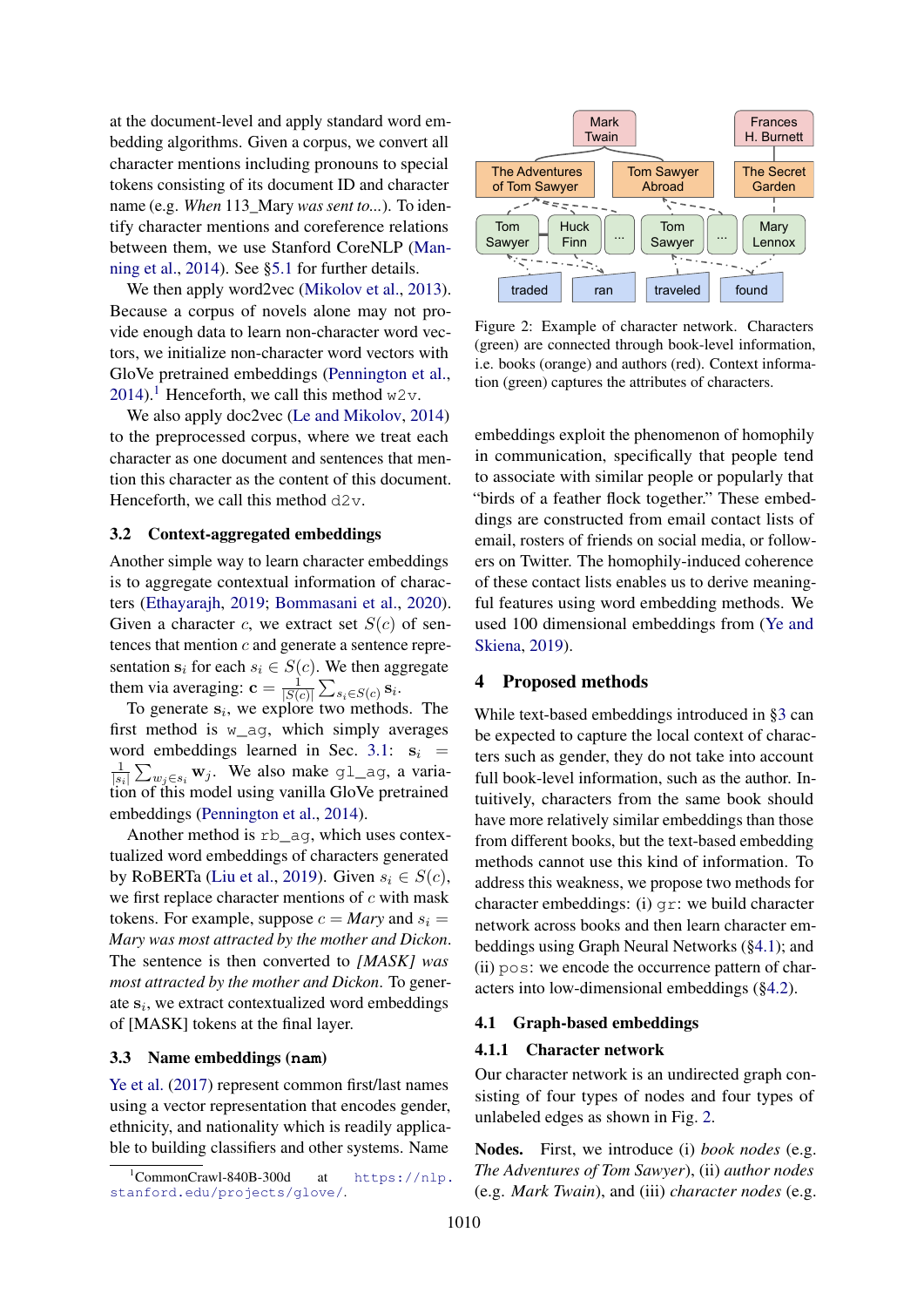<span id="page-3-1"></span>

| Node type | $#$ nodes | Edge type | $#$ edges  |
|-----------|-----------|-----------|------------|
| Book      | 17.275    | Bk-Au     | 17,514     |
| Character | 718,324   | Bk-Chr    | 712,332    |
| Author    | 4.422     | $Chr-Con$ | 30.934.451 |
| Context   | 147,000   | $Chr-Chr$ | 446.917    |

Table 1: Statistics of character network.

*Tom Sawyer*), each of which represents individual book, author, and character in the corpus. Note that we keep characters with the same name as separate nodes in the network (e.g. *Tom Sawyer*) because it is not obvious if these characters are indeed the same character or not at this point. As described later, if characters are inferred to be the same from book-level information, these embeddings become similar given the network configuration.

Second, we introduce (iv) *context nodes* which represent the local context information of characters (e.g. *traded*). Following [Bamman et al.](#page-9-13) [\(2014\)](#page-9-13), we extract words that are connected with a character name in agent, patient, possessive, or predicative dependency relations as context.

Edges. We introduce (i) *book-author edges* connecting book node  $n_b$  with author node  $n_a$  if  $n_a$  is the author of  $n_b$  (e.g. *The Adventures of Tom Sawyer*–*Mark Twain*), and (ii) *book-character edges* connecting book node  $n_b$  with character node  $n_c$  if  $n_c$  appears in  $n_b$  (e.g. *The Adventures of Tom Sawyer*–*Tom Sawyer*). To associate context with characters, we have (iii) *character-context edges* connecting context nodes with character nodes if they have a dependency relation described above (e.g. *Tom Sawyer*–*traded*). To capture the interaction between characters, we introduce (iv) *character edges* connecting two character nodes  $n_{c_1}, n_{c_2}$ if  $c_1$  and  $c_2$  occur within 10 tokens of each other at least 10 times (e.g. *Tom Sawyer*–*Huck Finn*).

Table [1](#page-3-1) shows the statistics of our character network constructed from 17,275 books from Project Gutenberg (see [§5.1](#page-4-1) for the details of dataset).

#### 4.1.2 Learning embeddings

We use DeepWalk [\(Perozzi et al.,](#page-10-13) [2014\)](#page-10-13), which is a representation learning algorithm for graphstructured data. It samples graph paths by random walk and then applies word2vec algorithm [\(Mikolov et al.,](#page-10-1) [2013\)](#page-10-1) to the sampled paths, treating each node as one word.

The main advantage over the text-based methods is as follows. In the text-based methods, two characters from different novels never appear in

<span id="page-3-2"></span>

Figure 3: Positional embeddings for characters from *The Secret Garden*. *Mary* and *Colin*, the main characters, indicate continuous appearance throughout the book, while *Susan*, one of the minor characters, indicates discontiguous appearance.

the same sentence. In contrast, in the graph-based method, two characters may appear in the same sentence (or path) if they are connected via book nodes or author nodes, which makes two character embeddings closer (e.g. two *Tom Sawyer* via *Mark Twain* in Fig. [2\)](#page-2-3). In other cases, two characters from different novels may appear in the same sentence (or path) if they share context nodes (e.g. *Tom Sawyer* and *Mary Lennox* via *found* in Fig. [2\)](#page-2-3), which makes two characters with similar properties closer. This means that we inject document-level information into character embeddings.

#### <span id="page-3-0"></span>4.2 Positional embeddings

The main character in novels is likely to always appear throughout the story, while a minor character may appear a few times in one chapter and disappear. Such document-level occurrence patterns are not captured by text-based methods, but they may encode useful information about characters.

We thus propose pos embeddings purely based on the pattern of mention positions of characters. We divide a novel into 10 segments and count the occurrences of each character  $i$  in each segment j (denoted  $c_{i,j}$ ). As exemplified in Fig. [3,](#page-3-2) we then create two 10-dimensional embeddings by (i) normalizing  $c_{i,j}$  across characters, i.e.  $\mathbf{c}_i^c$  =  $c_i/\sum_i c_{i,j}$ , denoting how important the character is for the segment; (ii) normalizing  $c_{i,j}$  across segments, i.e.  $\mathbf{c}_i^s = \mathbf{c}_i / \sum_j c_{i,j}$ , denoting how important the segment is for the character. Finally, we concatenate these, i.e.  $[c_i^c; c_i^s]$ , to form 20-dimensional embeddings. We repeat the same procedure with pronoun mentions, and concatenate these vectors to obtain final 40-dimensional positional embeddings for each character.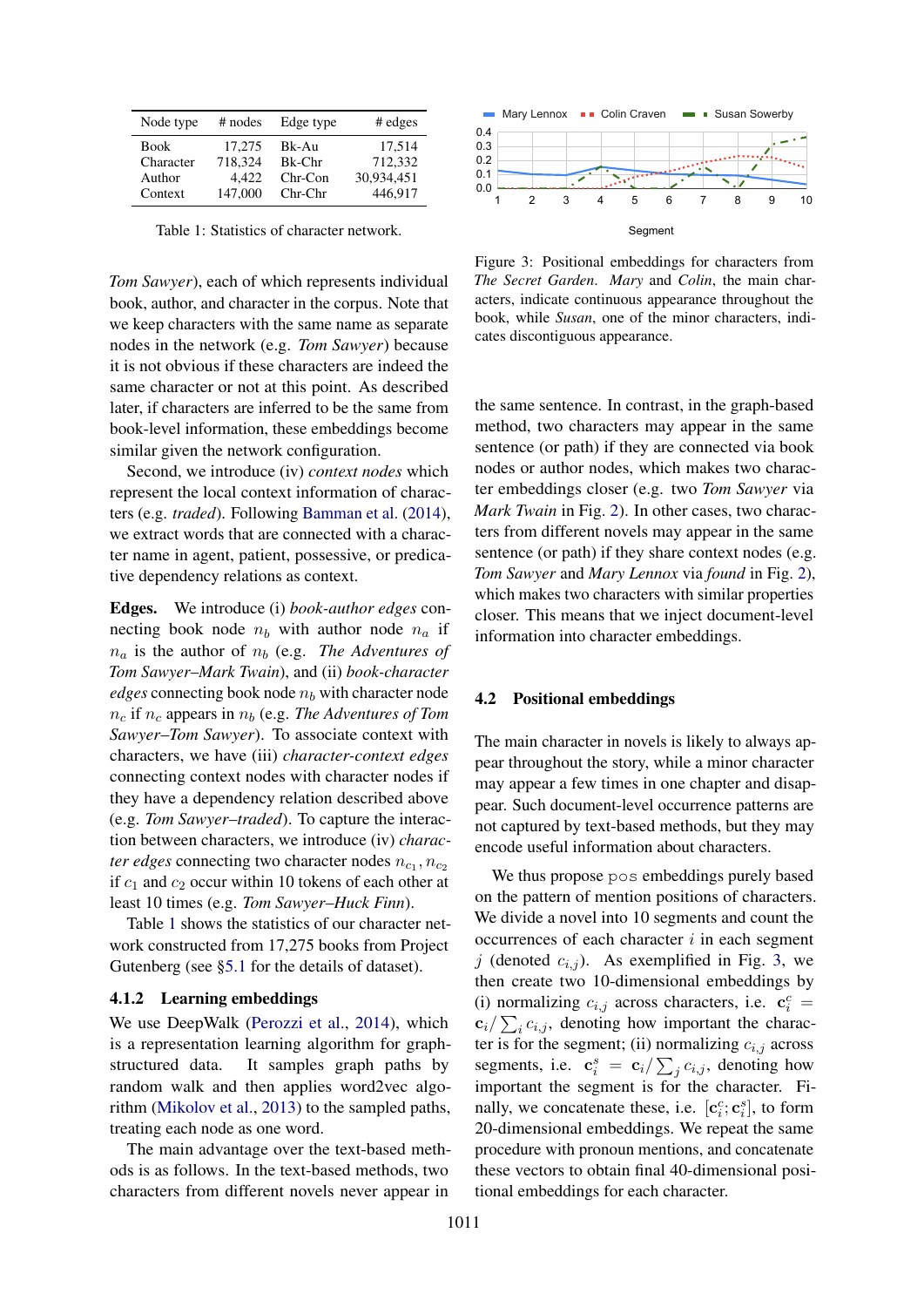<span id="page-4-3"></span>

| Task          | Input                                                                                         | Output                                                               | Source                                            | Size   |
|---------------|-----------------------------------------------------------------------------------------------|----------------------------------------------------------------------|---------------------------------------------------|--------|
| Gender        | One char                                                                                      | Male/Female                                                          | Heurstics $(\S5.2)$                               | 5,000  |
| Role          | One char, Four choices of roles                                                               | Role of a character (e.g. school-<br>master)                         | Reference books                                   | 484    |
| Protagonist   | One char                                                                                      | Protagonist/Other                                                    | Frequency                                         | 5,000  |
| Identity      | Two chars from different books                                                                | Yes/No (if two chars are same)                                       | Metadata                                          | 5,000  |
| Cloze         | Sentence w/ blank (e.g. __ is born<br>in India), Four choices of chars                        | A character in the blank                                             | Book content                                      | 5,000  |
| Speaker       | Quote, Four choices of chars                                                                  | Speaker of the quote                                                 | Book content                                      | 2,879  |
| Summary Cloze | Sentence w/ blank from chapter<br>summary, Four choices of chars                              | A character in the blank                                             | Literature websites                               | 1,361  |
| Desc          | Description (e.g. A simple, but hon-<br>est and loyal black worker), Four<br>choices of chars | A character that is best de-<br>scribed by the given description     | Literature websites                               | 551    |
| QA            | Question (e.g. Who does Mary<br>Lennox accept an invitation from?),<br>Four choices of chars  | Answer                                                               | Kočiský et al. (2017);<br>Angelidis et al. (2019) | 587    |
| Author        | Two chars                                                                                     | Yes/No (if two chars are from<br>the same author's books)            | Metadata                                          | 5,000  |
| <b>Book</b>   | Two chars                                                                                     | Yes/No (if two chars are from<br>the same books)                     | Metadata                                          | 5,000  |
| Genre         | One char, Genre                                                                               | Yes/No (if the character belongs)<br>to a book with the given genre) | Metadata                                          | 44,152 |

Table 2: Overview of CEB, a benchmark suite for character embeddings.

# <span id="page-4-0"></span>5 CEB: Character Embedding Benchmark

To test the quality of character embeddings, we construct a new benchmark suite of character embeddings, as summarized in Table [2.](#page-4-3) The benchmark probes what kind of character-related information, ranging from gender to authors, is embedded in character embeddings. It consists of 12 different tasks categorized into three levels: (i) *characterlevel tasks*: identifying character attributes ([§5.2\)](#page-4-2), (ii) *context-level tasks*: identifying the correct character that best describes a given context ([§5.3\)](#page-5-0), and (iii) *book-level tasks*: identifying the attributes of books where characters come from ([§5.4\)](#page-5-1).

### <span id="page-4-1"></span>5.1 Dataset

We extract 17,[2](#page-4-4)75 books from Project Gutenberg<sup>2</sup>, a publicly available library of free eBooks. We use Stanford CoreNLP [\(Manning et al.,](#page-10-10) [2014\)](#page-10-10) for NER (Named Entity Recognition). We use the named entities of type PERSON as potential character mentions, and follow a rule-based approach similar to [Vala et al.](#page-10-14) [\(2015\)](#page-10-14) for clustering variants of the same name, and obtaining a final list of characters for each book. To ensure that tested character embeddings have sufficient information, we discarded characters with less than 100 mentions.

### <span id="page-4-2"></span>5.2 Character-level tasks

Gender Identify the gender of a given character c (female or male). To identify the gold-standard gender of a character, we count the number of male and female pronouns referring to each character (as annotated by CoreNLP), and take a majority vote. If the male pronoun count outnumbers the female pronoun count by at least 10%, we consider the character to be male, and vice versa for female.

**Role** Identify the role of a given character  $c$ . We extract gold-standard character roles from two reference books of English literature [\(Magill,](#page-10-15) [1968,](#page-10-15) [1952\)](#page-10-16), where character roles are represented by simple natural language phrases such as *a French aristocrat*. We extract only head nouns by the dependency parse given by Spacy.[3](#page-4-5)

Protagonist Identify whether a given character  $c$  is a protagonist or not. As approximation, we identify the most frequent characters as the goldstandard protagonist.

**Identity** Given two characters  $c_1$ ,  $c_2$  from different books, identify whether  $c_1$  is the same character as  $c_2$  or not. We use characters with the same full name and the same author as a positive instance.

<span id="page-4-4"></span><sup>2</sup><http://www.gutenberg.org/>

<span id="page-4-5"></span><sup>3</sup><https://spacy.io/usage>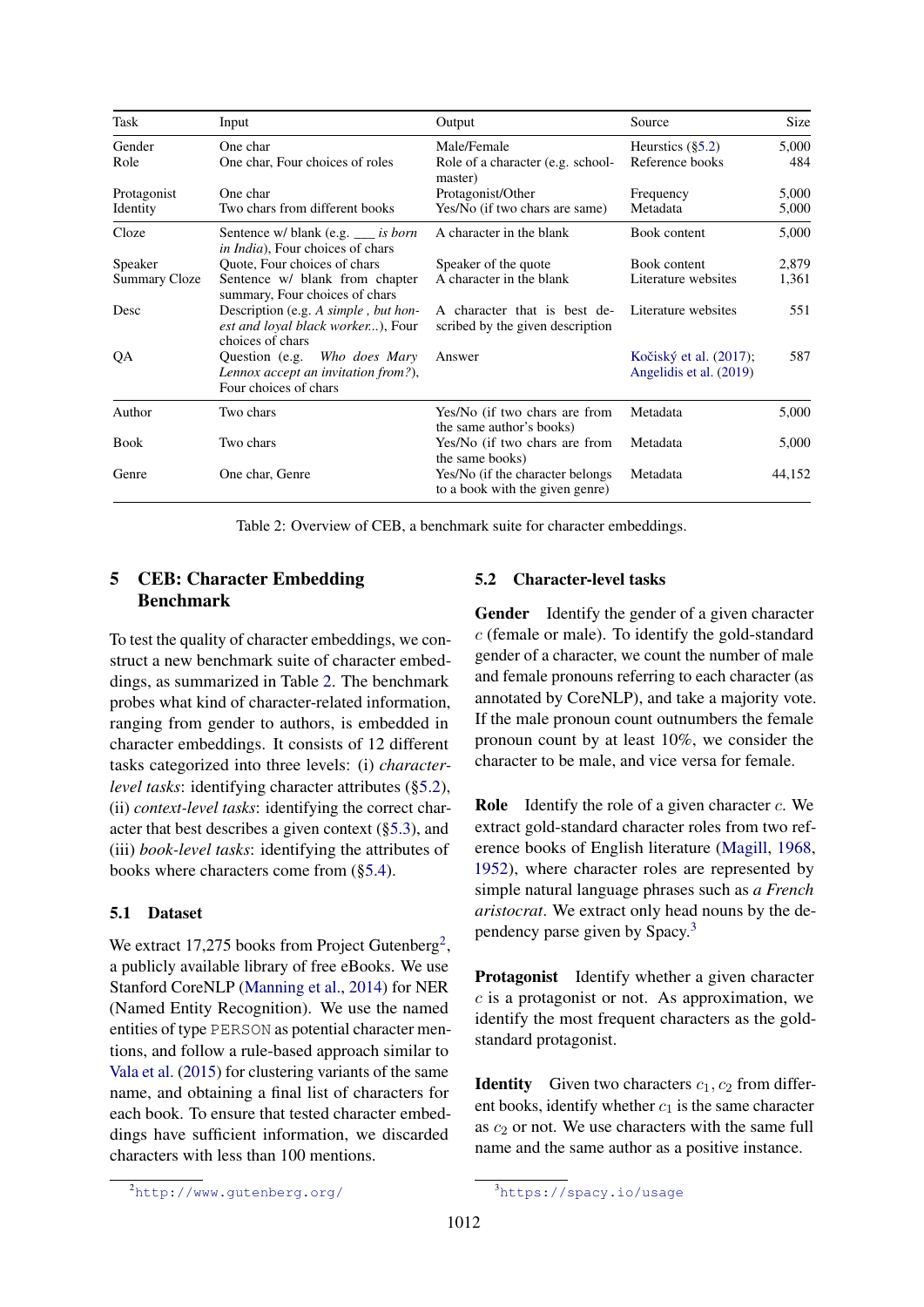#### <span id="page-5-0"></span>5.3 Context-level tasks

Cloze Given a sentence S with a blank (e.g. *\_\_\_ stood up and tried to keep her eyes open while Mrs. Medlock collected her parcels.*) from book b and four candidate characters from b, choose the character c that best fits into the blank. To sample difficult wrong candidates, we sample characters with similar frequency in all the context-level tasks. Specifically, we use characters  $c'$  s.t.  $r(c) - 2 \leq$  $r(c') \leq r(c) + 1$ , where r is the rank of frequency.

Speaker Given a quote Q (e.g. *"Well, it was this way. I was leaning on the stile..."*) from book b  $($  > 50 words) and four candidate characters from b, choose the character that spoke this quote.

Summary Cloze Similar to Cloze, given a sentence S with a blank from a chapter summary of book b and four candidate characters from b, choose the character that best fits into the blank. We extract chapter summaries from LitCharts, an online guide for English literature.

Desc Given a character description snippet D (e.g. *A simple , but honest...*) and four candidate characters from the same book, choose the character that is best described by  $D$ . We extract character descriptions from five reliable web sources.[4](#page-5-2)

QA Given a question about characters (e.g. *Who brings Mary Lennox the garden tools?*) and four candidate characters from the same book  $b$ , choose the character that best fits as the answer. We extract character-related questions [\(Angelidis et al.,](#page-9-15) [2019\)](#page-9-15) from NarrativeQA (Kočiský et al., [2017\)](#page-9-14).

### <span id="page-5-1"></span>5.4 Book-level tasks

Author Given two characters from two different books  $b_1$ ,  $b_2$ , identify whether the authors of  $b_1$  and  $b_2$  are the same or not.

Book Given two characters from two books  $b_1, b_2$ , identify whether  $b_1$  and  $b_2$  are the same.

Genre Identify the book genre of a given character c. Because one book can belong to more than one genre, we manually selected 11 frequent subjects from Project Gutenberg's metadata and turn them into 11 binary classification tasks<sup>[5](#page-5-3)</sup> and report

an average accuracy.

## 6 Evaluation

#### 6.1 Setup

We follow recent work on probing word embeddings, which report that one should employ less expressive classifiers in order to prevent the classifier itself from learning to solve the probe tasks [\(Voita](#page-10-4) [and Titov,](#page-10-4) [2020\)](#page-10-4). At training time, one has access to all books and learns fixed-length character embeddings of each character. At test time, we freeze the learned character embeddings and train task-specific linear classifiers using the learned embeddings as a feature vector.

To solve classification tasks, we train a linear classifier that uses learned character embeddings as a feature vector. For pairwise classification, we merge two character embeddings by element-wise multiplication and absolute element-wise difference, i.e.  $[\mathbf{c}_1 \odot \mathbf{c}_2; |\mathbf{c}_1 - \mathbf{c}_2|]$ . In our experiments, we employ Support Vector Machines [\(Cortes and](#page-9-16) [Vapnik,](#page-9-16) [1995\)](#page-9-16). To solve multiple-choice tasks with context x and characters  ${c_i}_{i=1}^4$ , we train a scorer  $f(x, c_i) = (W\mathbf{x} + \mathbf{b}) \cdot \mathbf{c}_i$  with a cross entropy loss, where  $W$ ,  $\bf{b}$  is a learned projection from the embedding space of context to characters. We use Sentence Transformers [\(Reimers and Gurevych,](#page-10-17) [2019\)](#page-10-17)<sup>[6](#page-5-4)</sup> to encode x into  $x$ .<sup>[7](#page-5-5)</sup>

The test instances with binary classification tasks are all balanced. Therefore, we use an accuracy as evaluation measure for all the tasks. To see overall picture, for each task category we calculate a *final score* by an average of task accuracies. We use 5-fold cross validation for evaluation and report an average accuracy. For the task with less than 2,000 instances (i.e. Role, Summary Cloze, Desc, QA), we use 10-fold cross validation to secure more training data.

#### 6.2 Hyperparameters

For static embeddings, we use gensim implementation of word2vec (CBOW) and doc2vec. $8$  We kept only top one million words in the vocabulary and trained 300-dimensional vectors with 5 epochs, 10 context words, and 10 negative examples.

<span id="page-5-2"></span><sup>4</sup>GradeSaver, LitCharts, CliffsNotes, Schmoop, SparkNotes.

<span id="page-5-3"></span><sup>&</sup>lt;sup>5</sup>Selected subjects are: 19th century, adventure stories, detective and mystery stories, fiction, historical fiction, humorous stories, juvenile fiction, love stories, science fiction, short stories, western stories.

<span id="page-5-4"></span> $6$ We use all-MiniLM-L12-v2, a publicly available pretrained model of Sentence Transformers at [https://www.](https://www.sbert.net/docs/pretrained_models.html) [sbert.net/docs/pretrained\\_models.html](https://www.sbert.net/docs/pretrained_models.html).

<span id="page-5-5"></span><sup>&</sup>lt;sup>7</sup>For the role task, x is a character embedding, and  $c_i$  is a Sentence Transformer embedding of a role.

<span id="page-5-6"></span><sup>8</sup><https://radimrehurek.com/gensim/>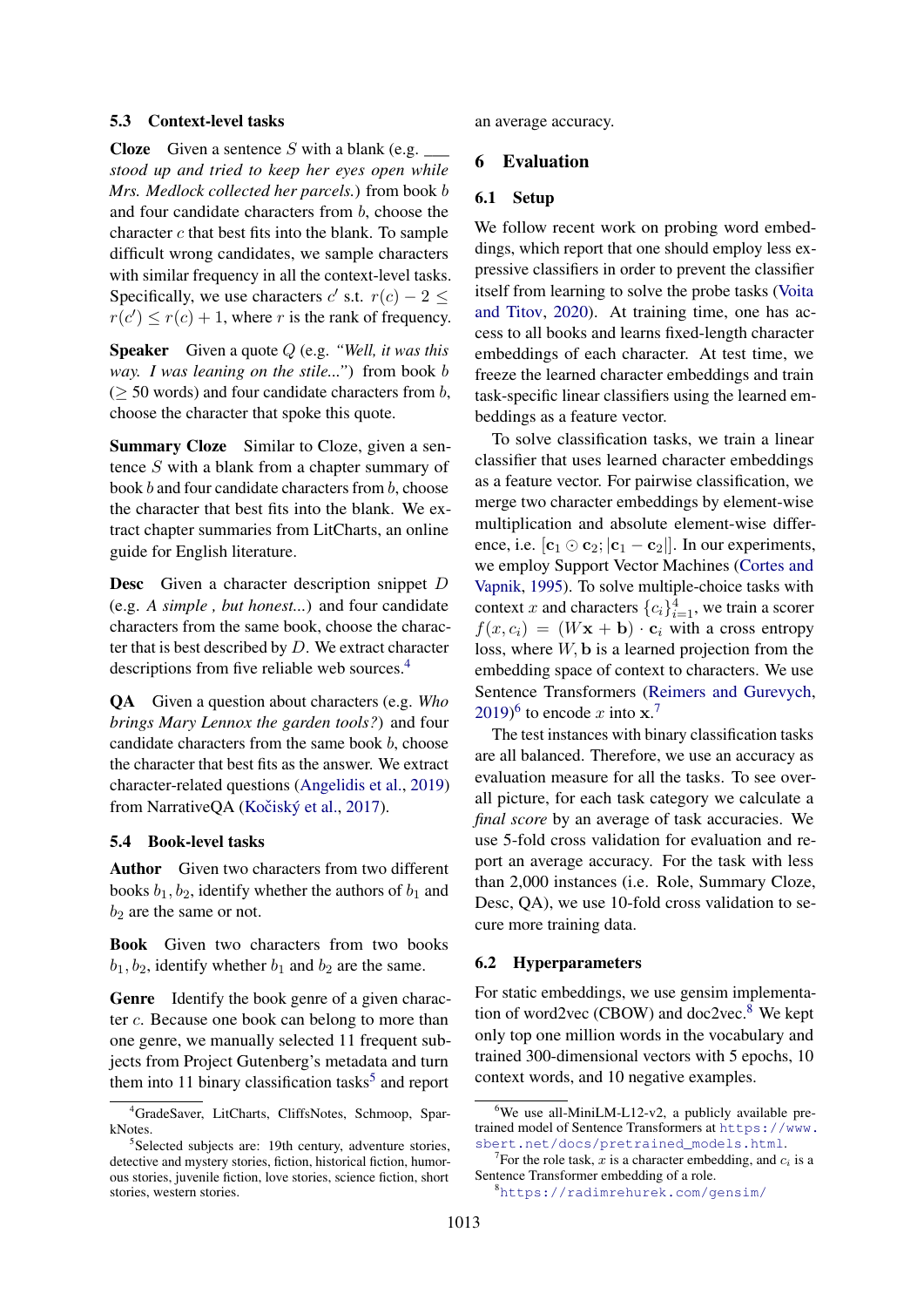<span id="page-6-3"></span>

|                          | <b>Character-level</b> |                      |                      |                      | <b>Context-level</b> |                      |                      |                      | <b>Book-level</b>    |                      |                      | <b>Final score</b>   |                      |                      |                      |
|--------------------------|------------------------|----------------------|----------------------|----------------------|----------------------|----------------------|----------------------|----------------------|----------------------|----------------------|----------------------|----------------------|----------------------|----------------------|----------------------|
| Model                    | gen                    | role                 | prot                 | id                   | clz                  | spk                  | sclz                 | desc                 | QA                   | auth                 | book                 | genre                | <b>Ch</b>            | <b>Co</b>            | Bk                   |
| rand                     | 50.0                   | 25.0                 | 50.0                 | 50.0                 | 25.0                 | 25.0                 | 25.0                 | 25.0                 | 25.0                 | 50.0                 | 50.0                 | 50.0                 | 43.8                 | 25.0                 | 50.0                 |
| w2v<br>d2v<br>nam        | 88.6<br>87.2<br>85.9   | 41.9<br>40.1<br>28.5 | 75.4<br>71.1<br>54.9 | 92.7<br>95.3<br>99.9 | 32.9<br>32.5<br>27.5 | 38.8<br>32.0<br>27.7 | 37.7<br>29.3<br>32.6 | 40.7<br>43.6<br>31.8 | 39.7<br>33.7<br>30.2 | 70.8<br>79.1<br>52.7 | 92.1<br>92.3<br>56.6 | 76.4<br>78.9<br>57.4 | 74.7<br>73.4<br>67.3 | 38.0<br>34.2<br>30.0 | 79.8<br>83.4<br>55.6 |
| gl_ag<br>w_ag<br>rb_ag   | 91.3<br>91.8<br>96.6   | 29.7<br>31.8<br>40.5 | 69.5<br>73.1<br>86.7 | 95.9<br>96.3<br>96.7 | 37.0<br>37.3<br>38.5 | 32.4<br>35.3<br>43.5 | 40.6<br>40.8<br>48.0 | 36.5<br>45.9<br>51.2 | 37.1<br>39.4<br>41.6 | 79.9<br>79.5<br>75.3 | 90.0<br>89.2<br>84.8 | 80.5<br>81.6<br>79.9 | 71.6<br>73.3<br>80.1 | 36.7<br>39.7<br>44.6 | 83.5<br>83.4<br>80.0 |
| gr<br>pos                | 98.6<br>52.2           | 36.1<br>30.8         | 75.0<br>86.2         | 96.7<br>74.9         | 32.5<br>26.0         | 49.5<br>45.5         | 40.2<br>40.1         | 38.1<br>27.6         | 34.4<br>37.1         | 85.6<br>54.9         | 95.5<br>60.5         | 80.2<br>55.7         | 76.6<br>61.0         | 38.9<br>35.3         | 87.1<br>57.0         |
| $rb$ $aq+$<br>$gr + pos$ | 98.1                   | 43.2                 | 92.4                 | 97.8                 | 36.6                 | 48.5                 | 46.5                 | 50.6                 | 42.7                 | 83.9                 | 95.6                 | 81.2                 | 82.9                 | 45.0                 | 86.9                 |

Table 3: Results on CEB. Text-based embeddings capture character-level information better, while graph-based methods capture book-level information better. Combining these two methods leads to the best embeddings.

For graph-based embeddings, we use the original implementation of DeepWalk $9$  with 100dimensional embeddings. We set the length of random walk path to 50 nodes and the number of random walks to start at each node to 20, and kept other hyperparameters as the default values.

We train the multiple-choice classifier for 10 epochs, using AdamW with batch size of 16, learning rate of 1e-3, and weight decay of 1e-2.

### <span id="page-6-0"></span>6.3 Results and discussion

The results are shown in Table [3.](#page-6-3) It shows that textbased methods perform better on character-level tasks and context-level tasks, while the graph-based method performs better on book-level tasks. This suggests that text-based methods can capture the local context of characters such as gender better, but it does not take into account document-level context discussed in [§4.1.](#page-2-2) Name embeddings prove effective only at capturing gender.

Despite its simplicity, positional embeddings show surprisingly good performance on the character-level tasks (protagonist, identity) and context-level tasks (QA). This indicates that the occurrence patterns are deeply related to determining the importance of characters in books and that if the same character appears in different books, the occurrence patterns are also similar to each other. The good performance of QA indicates that the relationship between two characters are captured to some extent only by the occurrence patterns.

We then combined the best text-based embedding,  $rb \_\text{ag}$ , with  $qr$  and  $pos$  (the last row).<sup>[10](#page-6-4)</sup>

The results indicate that they complement each other's strength and weakness. For example, rb\_ag's low performance on the author and book tasks and gr's low performance on the protagonist and cloze tasks improved. Overall, the proposed methods using book-level information outperformed the text-based methods in four tasks, indicating the importance of book-level information in character representations.

In order to investigate the effect of introducing global edges, we ablate author-book edges (a,b) and character-character edges (c,c) from the proposed graph embedding method. The results are shown in Table [4.](#page-7-0) '-(c,c)' experiences more performance degradation in context-level tasks and book-level tasks than '-(a,b)', which indicates that character interaction provides useful information especially for these tasks. When both edges are removed, we observe performance drop in nine tasks, again indicating their need for character representations.

# <span id="page-6-1"></span>7 Qualitative analysis

To obtain further insights on the learned character embeddings, we visualize rb\_ag+gr+pos by using t-SNE [\(van der Maaten and Hinton,](#page-10-18) [2008\)](#page-10-18) with default hyperparameters.

### 7.1 Universality across books

In Fig. [1,](#page-0-0) we intend to check the universality of the learned character embeddings across books. We sampled characters with the same name and the same author from different books and plotted 281 samples of their character embeddings. This identifies characters that appear in a series of books, e.g.

<span id="page-6-2"></span><sup>9</sup><https://github.com/phanein/deepwalk>

<span id="page-6-4"></span><sup>&</sup>lt;sup>10</sup>We simply concatenated three embeddings, which yields

<sup>908-</sup>dimensional  $(768 + 100 + 40)$  embeddings.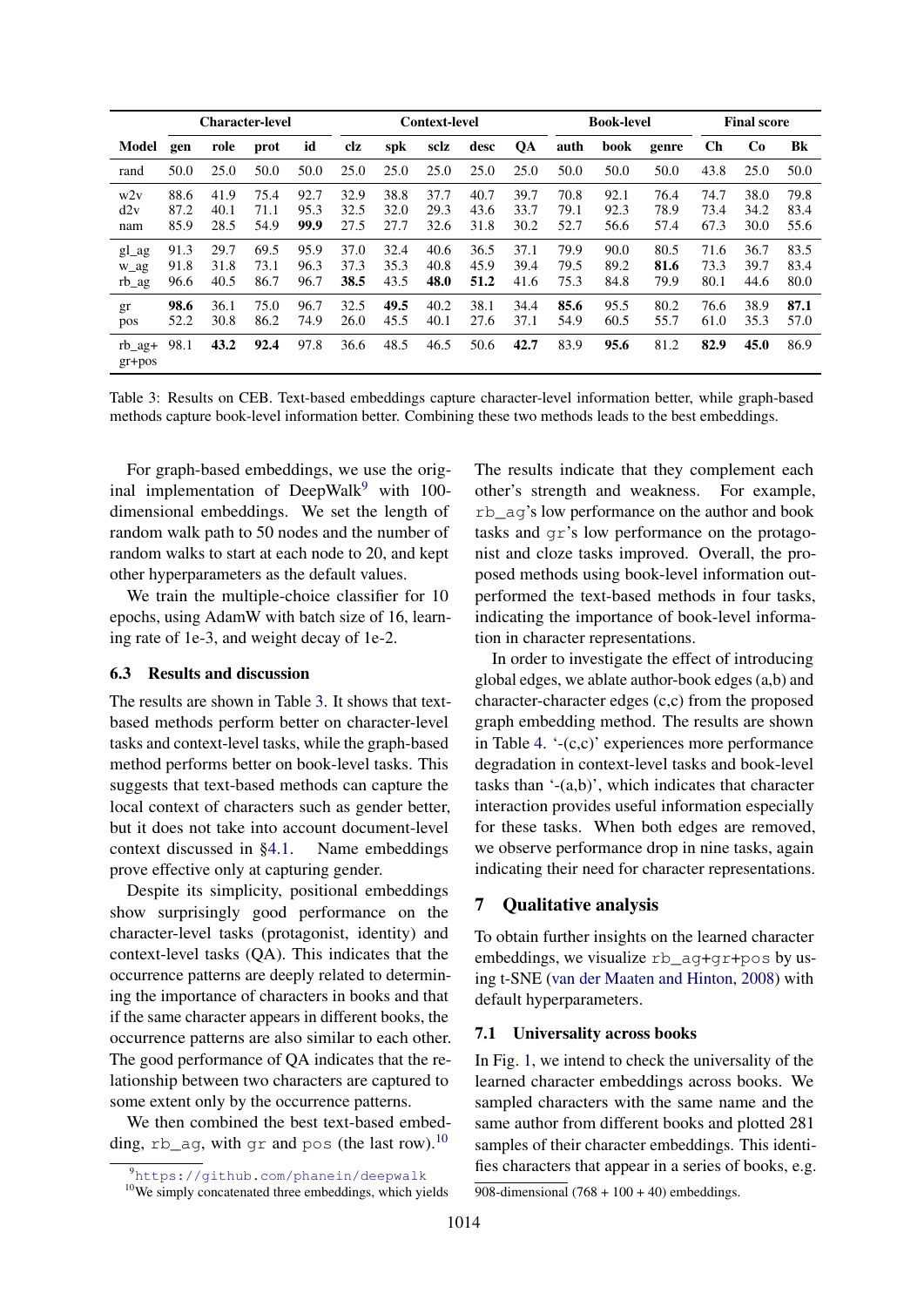<span id="page-7-0"></span>

|               | <b>Character-level</b> |      |       |      | Context-level |            |      |      | <b>Book-level</b> |      |      |       |
|---------------|------------------------|------|-------|------|---------------|------------|------|------|-------------------|------|------|-------|
| Model         | gen                    | role | prot  | id   | clz           | <b>spk</b> | sclz | desc | <b>OA</b>         | auth | book | genre |
| graph         | 98.6                   | 36.1 | 75.0  | 96.7 | 32.5          | 49.5       | 40.2 | 38.1 | 34.4              | 85.6 | 95.5 | 80.2  |
| $-(c,c)$      | 98.6                   | 44.8 | 74.7  | 95.5 | 32.2          | 46.8       | 37.0 | 35.6 | 40.2              | 81.4 | 89.4 | 79.1  |
| $-(a,b)$      | 98.5                   | 39.7 | 75.3  | 96.3 | 31.8          | 45.1       | 40.0 | 35.6 | 36.1              | 85.5 | 95.6 | 80.2  |
| $-(c,c)(a,b)$ | 98.3                   | 39.4 | 75 2. | 95.5 | <b>33.0</b>   | 47.3       | 35.2 | 35.9 | 33.4              | 81.3 | 89.7 | 78.9  |

| Table 4: Ablation study of character network embeddings. |  |  |
|----------------------------------------------------------|--|--|
|                                                          |  |  |

<span id="page-7-1"></span>

Figure 4: Character embeddings of historical figures.

<span id="page-7-2"></span>

Figure 5: Character embeddings colored by author.

*Peter Rabbit* in *The Tale of Peter Rabbit*. Interestingly, Fig. [1](#page-0-0) shows that even though such characters appear in different books, the learned embeddings are close to each other. This suggests that the proposed method can capture the book-independent, universal property of characters.

To further confirm the universality of character embeddings, we manually identified 662 famous, historical figures such as *Jesus Christ* and *George Washington* in Project Gutenberg books and plotted character embeddings in Fig. [4.](#page-7-1) Similar to Fig. [1,](#page-0-0) it shows one big cluster for Jesus Christ and small clusters for the rest of historical figures, again indicating the universal property of our character embeddings.

While our goal is to learn book-independent universal character embeddings, we check to see if the character embeddings also preserve book-level information. Fig [5](#page-7-2) shows character embeddings colored by the author of the book that each character came from. Fig. [6](#page-7-3) visualize the learned character

<span id="page-7-3"></span>

Figure 6: Plot of character embeddings colored by book.

<span id="page-7-4"></span>

Figure 7: Character embeddings colored by titles.

embeddings, where the datapoints are labeled by books. The results suggest that character embeddings also encode book-level information.

# 7.2 Character property

When characters have similar property (e.g. profession), it is desirable to have similar embeddings even though they exist in different books. This section studies the following three properties.

Profession/role Fig. [7](#page-7-4) visualizes 2,232 characters that have manually specified titles (e.g. kings, aunts) across different books. We see a clear cluster for each title, and queens, kings and barons being close to each other (left). This indicates another book-independent, universal property of our embeddings from the profession/role's perspective. Note that our training methods do not exploit the titles for learning character embeddings: they convert the whole character name including the title as one unique special token (see [§3\)](#page-1-1).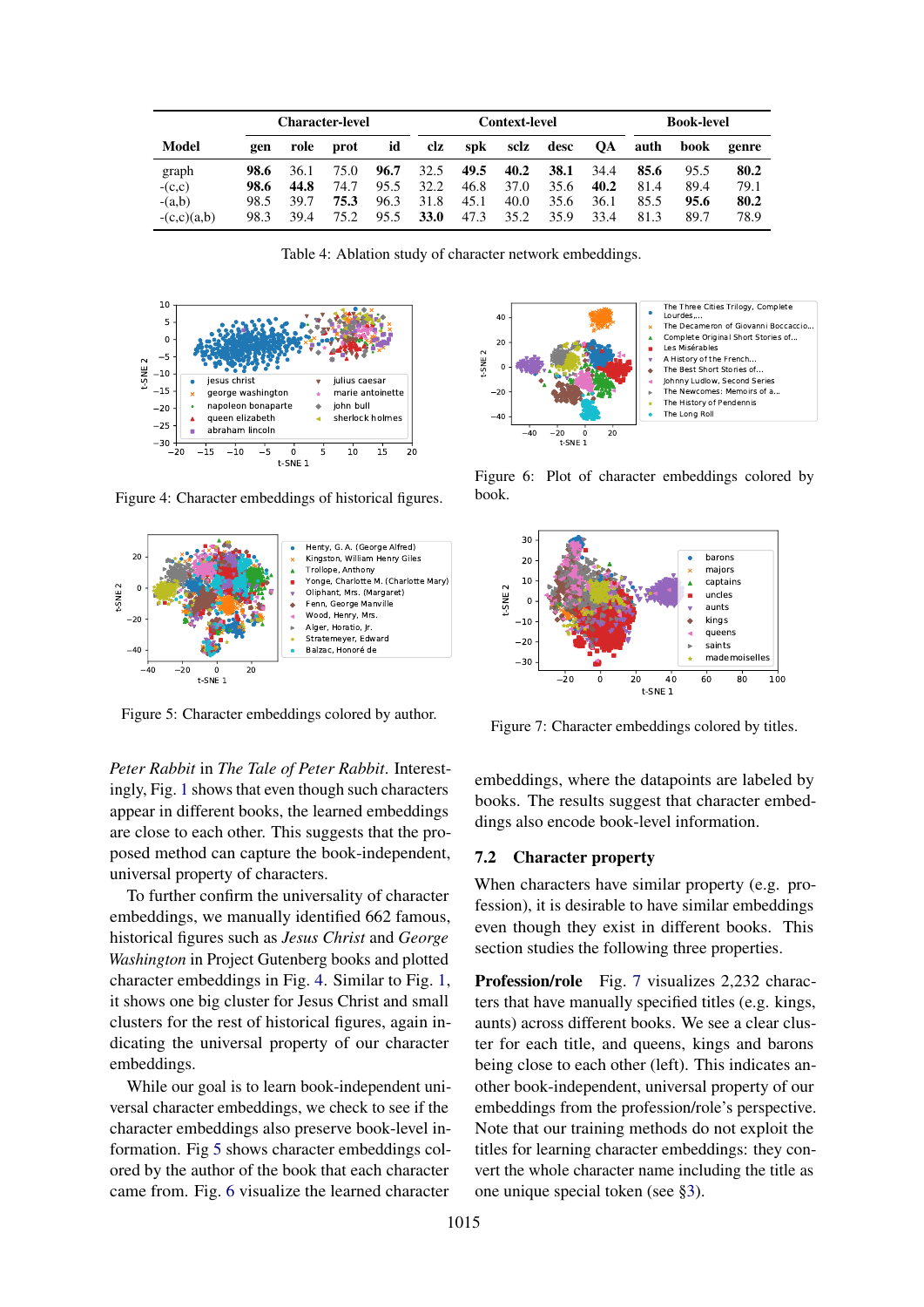<span id="page-8-3"></span>

| Distance | Name                 | Gender | Book title                                         | Book author                    | Juvenile? |
|----------|----------------------|--------|----------------------------------------------------|--------------------------------|-----------|
| 0.00     | Mary Lennox Female   |        | The Secret Garden                                  | Burnett, Frances Hodgson       |           |
| 1.44     | Sibyl Ogilvie Female |        | Daddy's Girl                                       | Meade, L. T.                   |           |
| 1.56     |                      |        | Margaret Montfort Female Margaret Montfort         | Richards, Laura Elizabeth Howe | Y         |
| 1.60     |                      |        | Betty Randall Female The Children on the Top Floor | Rhoades, Nina                  |           |
| 1.61     | Carol                | Female | Sunny Slopes                                       | Hueston, Ethel                 | N         |
| 1.62     | Matilda Laval Female |        | Trading                                            | Warner, Susan                  |           |

Table 5: Five nearest neighbors for *Mary Lennox* from *The Secret Garden.*

<span id="page-8-0"></span>

Figure 8: Character embeddings colored by aunts (red) and non-aunt characters (blue).

<span id="page-8-1"></span>

Figure 9: Character embeddings colored by gender.

To see if characters playing a specific role are separated from ordinary characters in our embedding space, we extracted 1,360 characters with the name *aunt X* and *(non-aunt) X* across books and plotted their character embeddings in Fig. [8.](#page-8-0) We see that aunts and non-aunts form separate clusters. This again supports that our character embeddings also capture the profession/role of characters.

Gender Fig. [9](#page-8-1) visualizes 4,000 random samples of character embeddings across books, each of which is labeled with their gender. This clearly shows the clusters of female, indicating that the character embeddings have learned their gender.

Protagonist status Fig. [10](#page-8-2) visualizes 4,000 protagonists and non-protagonists across books (4.9% of them are the protagonist). This clearly indicates that the character embeddings have learned protagonist status.

<span id="page-8-2"></span>

Figure 10: Character embeddings colored by protagonist status.

### 7.3 Nearest neighbors

To give a closer inspection, we show the list of nearest neighbor characters for *Mary Lennox*, the main female character from *The Secret Garden*, in Table [5.](#page-8-3) It successfully lists characters with similar attribute at a both character-level and booklevel. For example, *Sibyl Ogilvie*, *Betty Randall* are female children of age similar to Mary from juvenile books.

# 8 Conclusions

We have addressed the problem of learning fixedlength, dense character representations from booklength narrative texts. To overcome the weakness of the text-based embeddings, we have proposed graph-based embeddings and positional embeddings. To test the quality of character embeddings, we have also constructed CEB, a novel benchmark suite for evaluating character embeddings, consisting of 12 different tasks. Our experiments have demonstrated that the proposed embeddings combined with text-based embeddings lead to the best character embeddings, outperforming text-based embeddings in four tasks. We also showed that character embeddings capture both character-level and book-level information across books, demonstrating the versatility of the techniques we employed.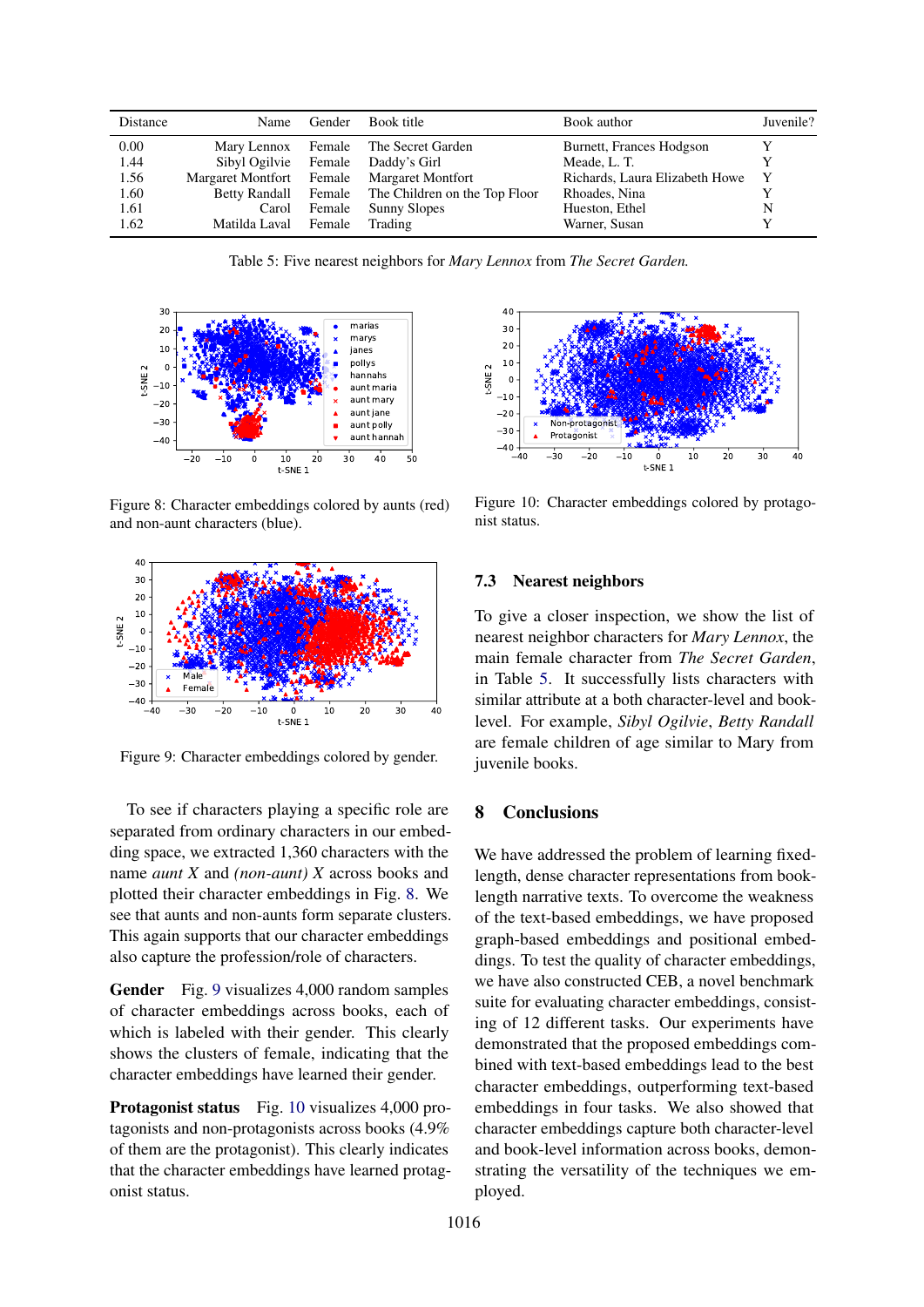### Acknowledgements

We would like to thank anonymous reviewers for valuable and insightful feedback.

#### References

- <span id="page-9-15"></span>Stefanos Angelidis, Lea Frermann, Diego Marcheggiani, Roi Blanco, and Lluís Màrquez. 2019. [Book](https://doi.org/10.18653/v1/D19-5811) [QA: Stories of challenges and opportunities.](https://doi.org/10.18653/v1/D19-5811) In *Proceedings of the 2nd Workshop on Machine Reading for Question Answering*, pages 78–85, Hong Kong, China. Association for Computational Linguistics.
- <span id="page-9-1"></span>Mahmoud Azab, Noriyuki Kojima, Jia Deng, and Rada Mihalcea. 2019. [Representing movie characters](https://doi.org/10.18653/v1/K19-1010) [in dialogues.](https://doi.org/10.18653/v1/K19-1010) In *Proceedings of the 23rd Conference on Computational Natural Language Learning (CoNLL)*, pages 99–109, Hong Kong, China. Association for Computational Linguistics.
- <span id="page-9-13"></span>David Bamman, Ted Underwood, and Noah A. Smith. 2014. [A Bayesian mixed effects model of literary](https://doi.org/10.3115/v1/P14-1035) [character.](https://doi.org/10.3115/v1/P14-1035) In *Proceedings of the 52nd Annual Meeting of the Association for Computational Linguistics (Volume 1: Long Papers)*, pages 370–379, Baltimore, Maryland. Association for Computational Linguistics.
- <span id="page-9-12"></span>Rishi Bommasani, Kelly Davis, and Claire Cardie. 2020. [Interpreting Pretrained Contextualized Repre](https://doi.org/10.18653/v1/2020.acl-main.431)[sentations via Reductions to Static Embeddings.](https://doi.org/10.18653/v1/2020.acl-main.431) In *Proceedings of the 58th Annual Meeting of the Association for Computational Linguistics*, pages 4758– 4781, Online. Association for Computational Linguistics.
- <span id="page-9-4"></span>Faeze Brahman, Meng Huang, Oyvind Tafjord, Chao Zhao, Mrinmaya Sachan, and Snigdha Chaturvedi. 2021. ["let your characters tell their story": A dataset](https://aclanthology.org/2021.findings-emnlp.150) [for character-centric narrative understanding.](https://aclanthology.org/2021.findings-emnlp.150) In *Findings of the Association for Computational Linguistics: EMNLP 2021*, pages 1734–1752, Punta Cana, Dominican Republic. Association for Computational Linguistics.
- <span id="page-9-16"></span>Corinna Cortes and Vladimir Vapnik. 1995. Supportvector networks. *Machine learning*, 20(3):273–297.
- <span id="page-9-5"></span>Jacob Devlin, Ming-Wei Chang, Kenton Lee, and Kristina Toutanova. 2019. [BERT: Pre-training of](https://doi.org/10.18653/v1/N19-1423) [deep bidirectional transformers for language under](https://doi.org/10.18653/v1/N19-1423)[standing.](https://doi.org/10.18653/v1/N19-1423) In *Proceedings of the 2019 Conference of the North American Chapter of the Association for Computational Linguistics: Human Language Technologies, Volume 1 (Long and Short Papers)*, pages 4171–4186, Minneapolis, Minnesota. Association for Computational Linguistics.
- <span id="page-9-11"></span>Kawin Ethayarajh. 2019. [How contextual are contextu](https://doi.org/10.18653/v1/D19-1006)[alized word representations? Comparing the geom](https://doi.org/10.18653/v1/D19-1006)[etry of BERT, ELMo, and GPT-2 embeddings.](https://doi.org/10.18653/v1/D19-1006) In *Proceedings of the 2019 Conference on Empirical Methods in Natural Language Processing and the*

*9th International Joint Conference on Natural Language Processing (EMNLP-IJCNLP)*, pages 55–65, Hong Kong, China. Association for Computational Linguistics.

- <span id="page-9-6"></span>Zellig Harris. 1954. Distributional structure. *Word*, 10(2-3):146–162.
- <span id="page-9-7"></span>John Hewitt and Christopher D. Manning. 2019. [A](https://doi.org/10.18653/v1/N19-1419) [structural probe for finding syntax in word repre](https://doi.org/10.18653/v1/N19-1419)[sentations.](https://doi.org/10.18653/v1/N19-1419) In *Proceedings of the 2019 Conference of the North American Chapter of the Association for Computational Linguistics: Human Language Technologies, Volume 1 (Long and Short Papers)*, pages 4129–4138, Minneapolis, Minnesota. Association for Computational Linguistics.
- <span id="page-9-0"></span>Mohit Iyyer, Anupam Guha, Snigdha Chaturvedi, Jordan Boyd-Graber, and Hal Daumé III. 2016. [Feud](https://doi.org/10.18653/v1/N16-1180)[ing families and former Friends: Unsupervised](https://doi.org/10.18653/v1/N16-1180) [learning for dynamic fictional relationships.](https://doi.org/10.18653/v1/N16-1180) In *Proceedings of the 2016 Conference of the North American Chapter of the Association for Computational Linguistics: Human Language Technologies*, pages 1534–1544, San Diego, California. Association for Computational Linguistics.
- <span id="page-9-9"></span>Allen Kim, Charuta Pethe, Naoya Inoue, and Steve Skiena. 2021. [Cleaning dirty books: Post-OCR pro](https://aclanthology.org/2021.findings-emnlp.356)[cessing for previously scanned texts.](https://aclanthology.org/2021.findings-emnlp.356) In *Findings of the Association for Computational Linguistics: EMNLP 2021*, pages 4217–4226, Punta Cana, Dominican Republic. Association for Computational Linguistics.
- <span id="page-9-8"></span>Allen Kim, Charuta Pethe, and Steve Skiena. 2020. [What time is it? temporal analysis of novels.](https://doi.org/10.18653/v1/2020.emnlp-main.730) In *Proceedings of the 2020 Conference on Empirical Methods in Natural Language Processing (EMNLP)*, pages 9076–9086, Online. Association for Computational Linguistics.
- <span id="page-9-10"></span>Sosuke Kobayashi, Ran Tian, Naoaki Okazaki, and Kentaro Inui. 2016. [Dynamic entity representation](https://doi.org/10.18653/v1/N16-1099) [with max-pooling improves machine reading.](https://doi.org/10.18653/v1/N16-1099) In *Proceedings of the 2016 Conference of the North American Chapter of the Association for Computational Linguistics: Human Language Technologies*, pages 850–855, San Diego, California. Association for Computational Linguistics.
- <span id="page-9-14"></span>Tomáš Kočiský, Jonathan Schwarz, Phil Blunsom, Chris Dyer, Karl Moritz Hermann, Gábor Melis, and Edward Grefenstette. 2017. [The narrativeqa reading](http://arxiv.org/abs/1712.07040) [comprehension challenge.](http://arxiv.org/abs/1712.07040)
- <span id="page-9-3"></span>Marek Kubis. 2021. Quantitative analysis of character networks in Polish 19th- and 20th-century novels. *Digital Scholarship in the Humanities*, 36(Supplement\_2):ii175–ii181.
- <span id="page-9-2"></span>Vincent Labatut and Xavier Bost. 2019. [Extraction and](https://doi.org/10.1145/3344548) [analysis of fictional character networks.](https://doi.org/10.1145/3344548) *ACM Computing Surveys*, 52(5):1–40.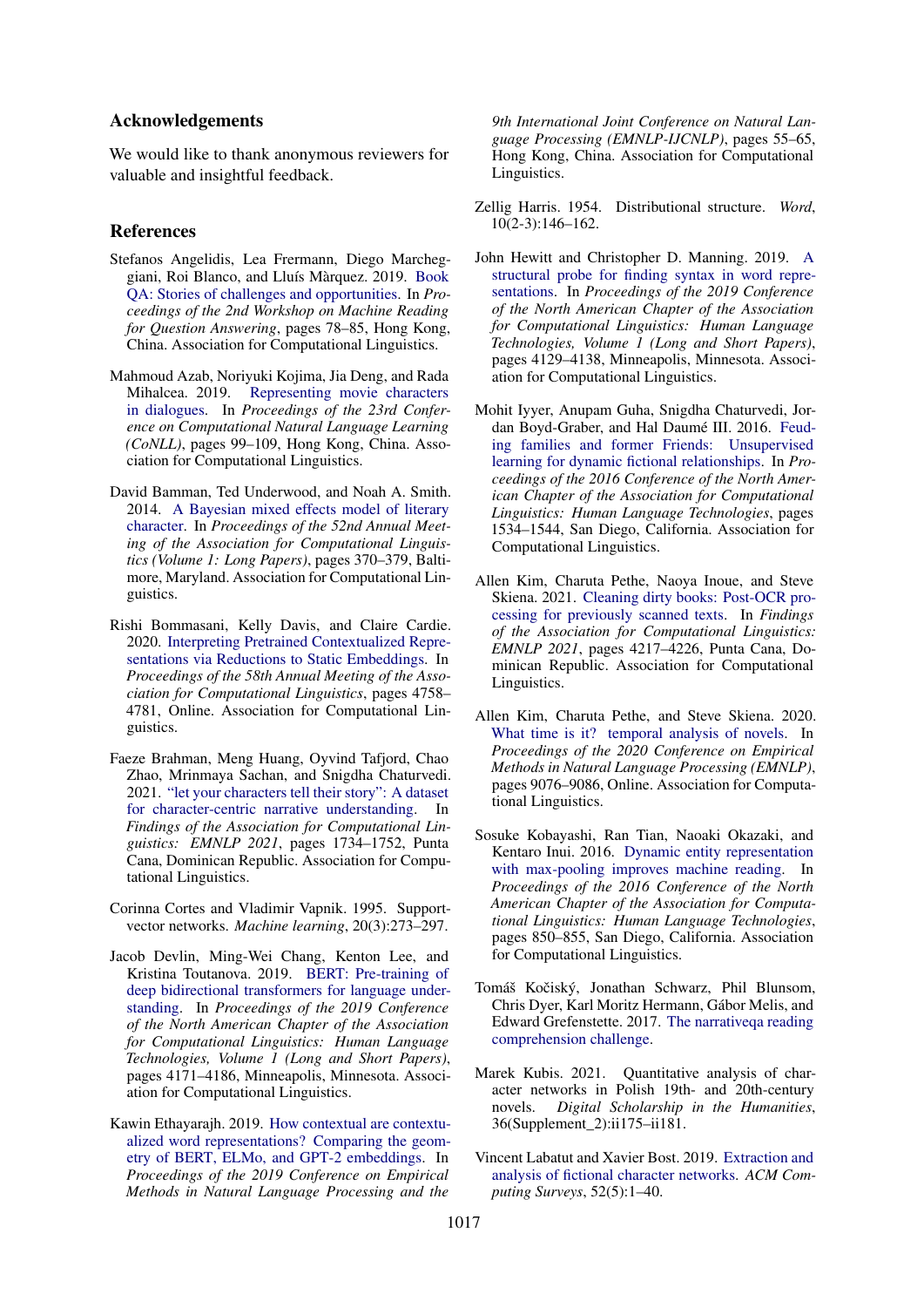- <span id="page-10-11"></span>Quoc Le and Tomas Mikolov. 2014. [Distributed repre](http://proceedings.mlr.press/v32/le14.html)[sentations of sentences and documents.](http://proceedings.mlr.press/v32/le14.html) In *Proceedings of the 31st International Conference on Machine Learning*, volume 32 of *Proceedings of Machine Learning Research*, pages 1188–1196, Bejing, China. PMLR.
- <span id="page-10-12"></span>Yinhan Liu, Myle Ott, Naman Goyal, Jingfei Du, Mandar Joshi, Danqi Chen, Omer Levy, Mike Lewis, Luke Zettlemoyer, and Veselin Stoyanov. 2019. [Roberta: A robustly optimized bert pretraining ap](http://arxiv.org/abs/1907.11692)[proach.](http://arxiv.org/abs/1907.11692)
- <span id="page-10-16"></span>F.N. Magill. 1952. *Masterpieces of World Literature in Digest Form*. Harper.
- <span id="page-10-15"></span>F.N. Magill. 1968. *Masterplots: 1510 Plot Stories & Essay Reviews from the World's Finest Literature*. Salem Press.
- <span id="page-10-10"></span>Christopher D. Manning, Mihai Surdeanu, John Bauer, Jenny Finkel, Steven J. Bethard, and David Mc-Closky. 2014. [The Stanford CoreNLP natural lan](http://www.aclweb.org/anthology/P/P14/P14-5010)[guage processing toolkit.](http://www.aclweb.org/anthology/P/P14/P14-5010) In *Association for Computational Linguistics (ACL) System Demonstrations*, pages 55–60.
- <span id="page-10-1"></span>Tomas Mikolov, Ilya Sutskever, Kai Chen, Greg S Corrado, and Jeff Dean. 2013. [Distributed representa](https://proceedings.neurips.cc/paper/2013/file/9aa42b31882ec039965f3c4923ce901b-Paper.pdf)[tions of words and phrases and their compositional](https://proceedings.neurips.cc/paper/2013/file/9aa42b31882ec039965f3c4923ce901b-Paper.pdf)[ity.](https://proceedings.neurips.cc/paper/2013/file/9aa42b31882ec039965f3c4923ce901b-Paper.pdf) In *Advances in Neural Information Processing Systems*, volume 26. Curran Associates, Inc.
- <span id="page-10-7"></span>Takaki Otake, Sho Yokoi, Naoya Inoue, Ryo Takahashi, Tatsuki Kuribayashi, and Kentaro Inui. 2020. [Mod](https://doi.org/10.18653/v1/2020.coling-main.160)[eling event salience in narratives via barthes' car](https://doi.org/10.18653/v1/2020.coling-main.160)[dinal functions.](https://doi.org/10.18653/v1/2020.coling-main.160) In *Proceedings of the 28th International Conference on Computational Linguistics*, pages 1784–1794, Barcelona, Spain (Online). International Committee on Computational Linguistics.
- <span id="page-10-6"></span>Pinelopi Papalampidi, Frank Keller, Lea Frermann, and Mirella Lapata. 2020. [Screenplay summarization us](https://doi.org/10.18653/v1/2020.acl-main.174)[ing latent narrative structure.](https://doi.org/10.18653/v1/2020.acl-main.174) In *Proceedings of the 58th Annual Meeting of the Association for Computational Linguistics*, pages 1920–1933, Online. Association for Computational Linguistics.
- <span id="page-10-2"></span>Jeffrey Pennington, Richard Socher, and Christopher Manning. 2014. [GloVe: Global vectors for word](https://doi.org/10.3115/v1/D14-1162) [representation.](https://doi.org/10.3115/v1/D14-1162) In *Proceedings of the 2014 Conference on Empirical Methods in Natural Language Processing (EMNLP)*, pages 1532–1543, Doha, Qatar. Association for Computational Linguistics.
- <span id="page-10-13"></span>Bryan Perozzi, Rami Al-Rfou, and Steven Skiena. 2014. [Deepwalk: Online learning of social represen](https://doi.org/10.1145/2623330.2623732)[tations.](https://doi.org/10.1145/2623330.2623732) In *Proceedings of the 20th ACM SIGKDD International Conference on Knowledge Discovery and Data Mining*, KDD '14, pages 701–710, New York, NY, USA. ACM.
- <span id="page-10-3"></span>Matthew E. Peters, Mark Neumann, Mohit Iyyer, Matt Gardner, Christopher Clark, Kenton Lee, and Luke

Zettlemoyer. 2018. [Deep contextualized word rep](https://doi.org/10.18653/v1/N18-1202)[resentations.](https://doi.org/10.18653/v1/N18-1202) In *Proceedings of the 2018 Conference of the North American Chapter of the Association for Computational Linguistics: Human Language Technologies, Volume 1 (Long Papers)*, pages 2227–2237, New Orleans, Louisiana. Association for Computational Linguistics.

- <span id="page-10-5"></span>Charuta Pethe, Allen Kim, and Steve Skiena. 2020. [Chapter Captor: Text Segmentation in Novels.](https://doi.org/10.18653/v1/2020.emnlp-main.672) In *Proceedings of the 2020 Conference on Empirical Methods in Natural Language Processing (EMNLP)*, pages 8373–8383, Online. Association for Computational Linguistics.
- <span id="page-10-8"></span>Fabio Petroni, Tim Rocktäschel, Sebastian Riedel, Patrick Lewis, Anton Bakhtin, Yuxiang Wu, and Alexander Miller. 2019. [Language models as knowl](https://doi.org/10.18653/v1/D19-1250)[edge bases?](https://doi.org/10.18653/v1/D19-1250) In *Proceedings of the 2019 Conference on Empirical Methods in Natural Language Processing and the 9th International Joint Conference on Natural Language Processing (EMNLP-IJCNLP)*, pages 2463–2473, Hong Kong, China. Association for Computational Linguistics.
- <span id="page-10-17"></span>Nils Reimers and Iryna Gurevych. 2019. [Sentence-](https://doi.org/10.18653/v1/D19-1410)[BERT: Sentence embeddings using Siamese BERT](https://doi.org/10.18653/v1/D19-1410)[networks.](https://doi.org/10.18653/v1/D19-1410) In *Proceedings of the 2019 Conference on Empirical Methods in Natural Language Processing and the 9th International Joint Conference on Natural Language Processing (EMNLP-IJCNLP)*, pages 3982–3992, Hong Kong, China. Association for Computational Linguistics.
- <span id="page-10-9"></span>Taylor Shin, Yasaman Razeghi, Robert L. Logan IV, Eric Wallace, and Sameer Singh. 2020. [AutoPrompt:](https://doi.org/10.18653/v1/2020.emnlp-main.346) [Eliciting Knowledge from Language Models with](https://doi.org/10.18653/v1/2020.emnlp-main.346) [Automatically Generated Prompts.](https://doi.org/10.18653/v1/2020.emnlp-main.346) In *Proceedings of the 2020 Conference on Empirical Methods in Natural Language Processing (EMNLP)*, pages 4222–4235, Online. Association for Computational Linguistics.
- <span id="page-10-0"></span>D. A. Skorinkin. 2017. Quantitative analysis of character networks in Polish 19th- and 20th-century novels. In *Proceedings of the International Conference Dialogue 2017*, page 14 pages.
- <span id="page-10-14"></span>Hardik Vala, David Jurgens, Andrew Piper, and Derek Ruths. 2015. [Mr. bennet, his coachman, and the](https://doi.org/10.18653/v1/D15-1088) [archbishop walk into a bar but only one of them gets](https://doi.org/10.18653/v1/D15-1088) [recognized: On the difficulty of detecting characters](https://doi.org/10.18653/v1/D15-1088) [in literary texts.](https://doi.org/10.18653/v1/D15-1088) In *Proceedings of the 2015 Conference on Empirical Methods in Natural Language Processing*, pages 769–774, Lisbon, Portugal. Association for Computational Linguistics.
- <span id="page-10-18"></span>Laurens van der Maaten and Geoffrey Hinton. 2008. [Visualizing data using t-sne.](http://jmlr.org/papers/v9/vandermaaten08a.html) *Journal of Machine Learning Research*, 9(86):2579–2605.
- <span id="page-10-4"></span>Elena Voita and Ivan Titov. 2020. [Information](https://doi.org/10.18653/v1/2020.emnlp-main.14)[theoretic probing with minimum description length.](https://doi.org/10.18653/v1/2020.emnlp-main.14) In *Proceedings of the 2020 Conference on Empirical Methods in Natural Language Processing (EMNLP)*,